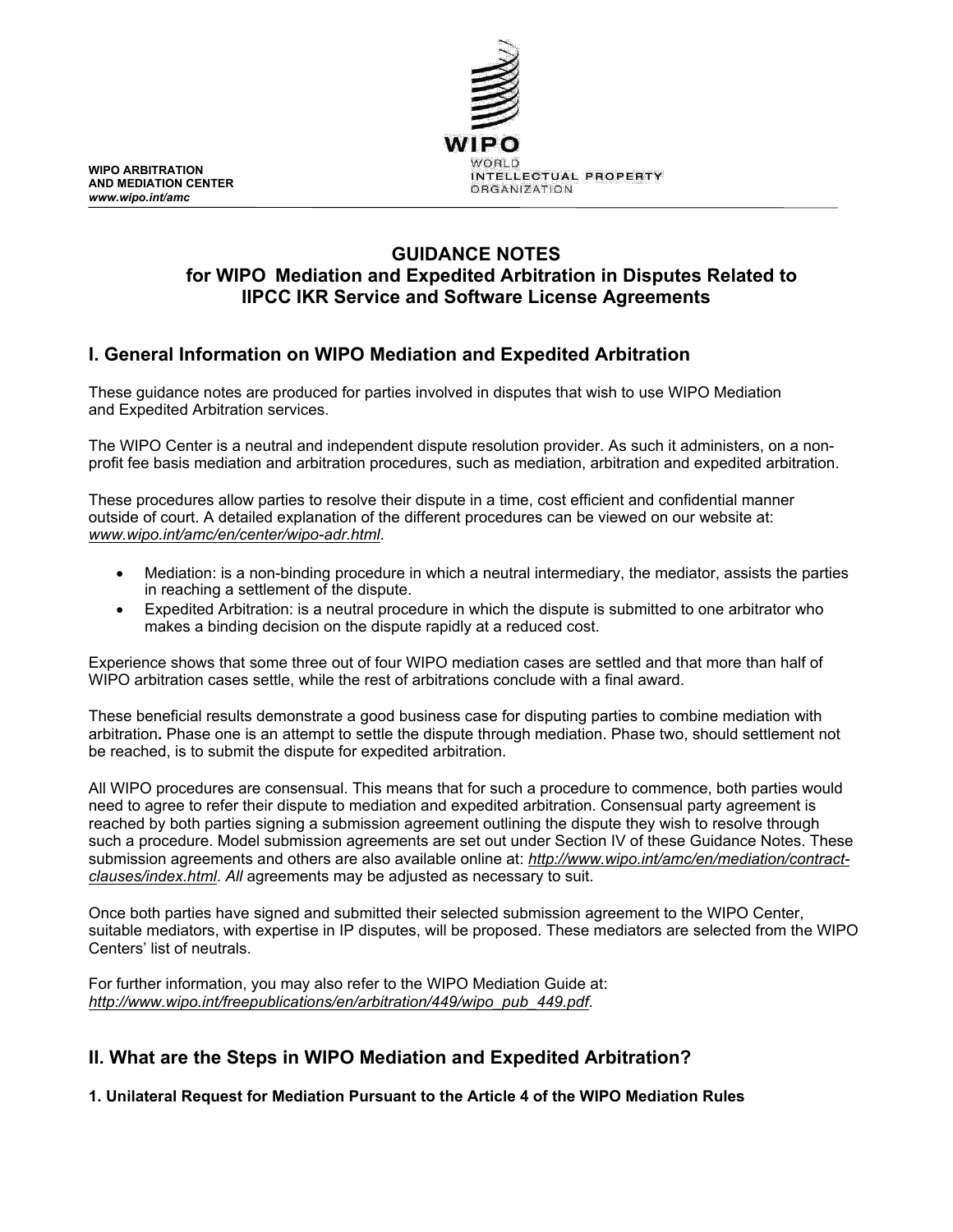\_\_\_\_\_\_\_\_\_\_\_\_\_\_\_\_\_\_\_\_\_\_\_\_\_\_\_\_\_\_\_\_\_\_\_\_\_\_\_\_\_\_\_\_\_\_\_\_\_\_\_\_\_\_\_\_\_\_\_\_\_\_\_\_\_\_\_\_\_\_\_\_\_\_\_\_\_\_\_\_\_\_\_\_\_\_\_\_\_\_\_\_\_\_\_\_\_\_\_

In the absence of a Mediation Agreement, an IKR user that wishes to propose submitting a dispute to mediation shall submit a Request for Mediation in writing to the WIPO Center pursuant to the Article 4 of the WIPO Mediation Rules. The IKR user shall al the same time send a copy of the Request for Mediation to the other party. The Request for Mediation shall include:

- (i) the names, addresses and telephone, e-mail or other communication references of the parties to the dispute and of the representative of the party filing the Request for Mediation
- (ii) a brief statement of the nature of the dispute

Upon request by the IKR user, the WIPO Center may appoint an external neutral to assist the parties in considering the Request for Mediation. The external neutral may act as mediator in the dispute provided all parties agree.

## **2. Consensual submission agreement**

Should the recipient party agree to use WIPO'S mediation services, it shall sign the submission agreement (attached to the Intervention Letter) and send it to the WIPO Center at *[arbiter.mail@wipo.int](mailto:arbiter.mail@wipo.int)*.

## **3. Mediation**

The requesting party submits a Request for Mediation to the WIPO Center, in which it has the opportunity to explain the dispute. At that point the requesting party pays the administration fee to the WIPO Center (see Schedule of Fees set out in Section III of these Guidance Notes).

On receipt of payment, the mediation procedure commences and the WIPO Center will administer the mediation under the WIPO Mediation Rules (available at: *<http://www.wipo.int/amc/en/mediation/rules/>*).

Ultimately, the costs of the mediation (including the fees for the mediator) shall be borne in equal shares by the parties, unless they agree otherwise.

#### **4. Conclusion of Mediation**

If the parties reach a settlement agreement, the mediation is terminated and the case closed.

If the parties do not reach a settlement agreement the mediation is either terminated, or the dispute is submitted to the expedited arbitration if the parties agree so in a submission agreement.

## **5. Expedited Arbitration**

The IKR user submits a Request for Expedited Arbitration to the WIPO Center, and the Statement of Claim. At that point the registered IKR user pays the administration fee (see Schedule of Fees set out in Section III of these Guidance Notes).

Once the arbitration has started, the WIPO Center will ask the parties to each deposit an equal amount as an advance for the **costs of arbitration** (including in particular the arbitrator's fees). Ultimately, the decision on the costs of the arbitration will be made by the arbitrator, subject to any agreement by the parties.

The WIPO Center will administer the expedited arbitration procedure under the WIPO Expedited Arbitration Rules (available at: *<http://www.wipo.int/amc/en/arbitration/expedited-rules/>*).

## **6. Conclusion of Expedited Arbitration**

The expedited arbitration normally concludes with a final and binding award. However, in arbitration also, the parties retain the possibility to settle their dispute before an award is rendered.

## **III. Discounted WIPO Fees and Costs for IKR Users**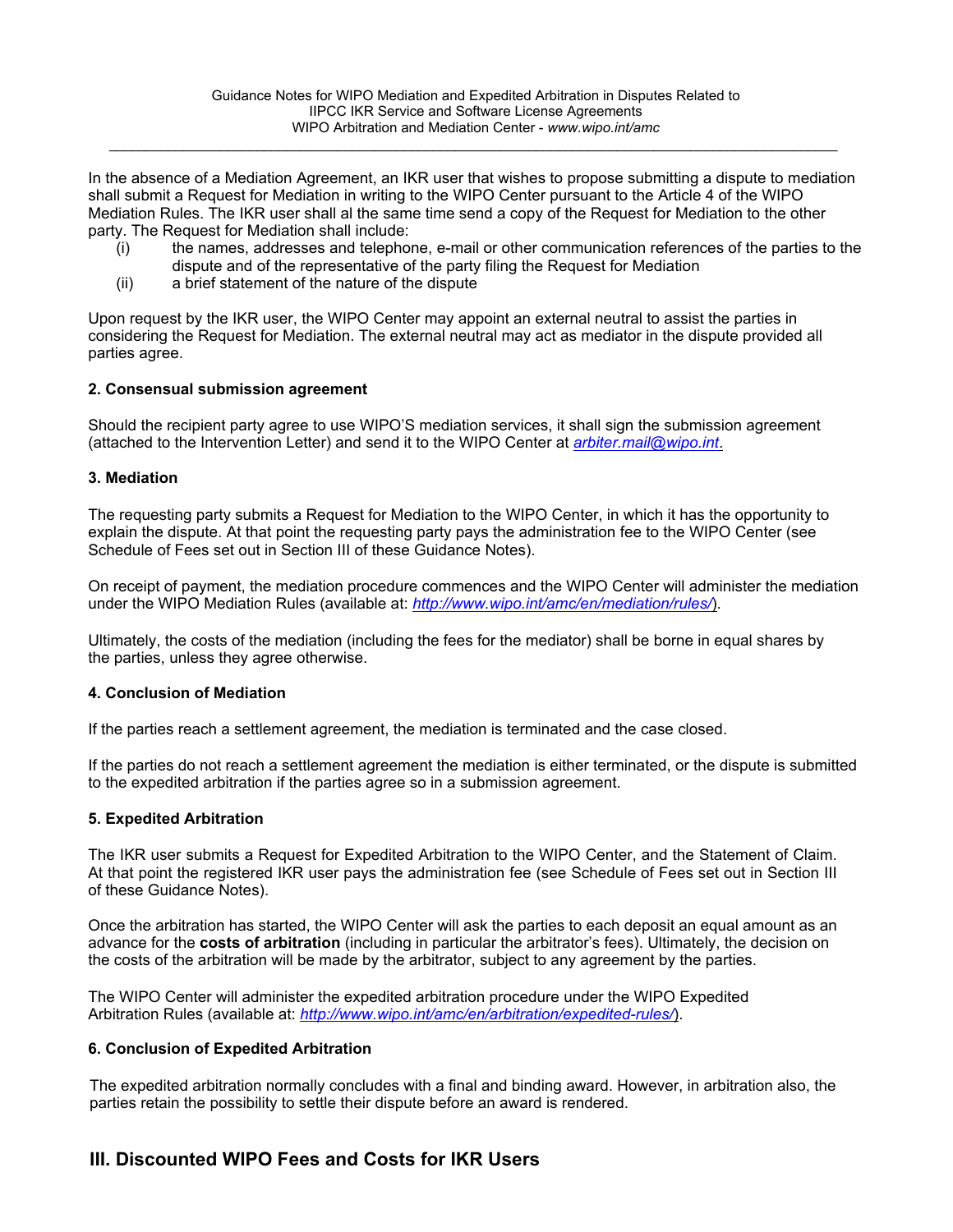$\_$  , and the state of the state of the state of the state of the state of the state of the state of the state of the state of the state of the state of the state of the state of the state of the state of the state of the

A 25% reduction on the Center's registration and administration fees applies in cases where IKR users are involved. The standard WIPO Schedules of Fees and Costs for Mediation is available at *<http://www.wipo.int/amc/en/mediation/fees/>* and for Expedited Arbitration is available at (*[http://www.wipo.int/amc/en/arbitration/fees/](http://www.wipo.int/amc/en/arbitration/fees)*.

# **IV. Selected WIPO Submission Agreement Models**

## **Option 1: Request for WIPO Mediation (Article 4 of the WIPO Mediation Rules)**

*Note: The requesting party shall complete sections 1 and 2(a). The other party shall complete section 2(b).*

## **1. Parties**

Please provide the following contact information:

| <b>Requesting Party</b> | <b>Other Party</b>   |
|-------------------------|----------------------|
| Name:                   | Name:                |
| Country of domicile:    | Country of domicile: |
| Tel:                    | Tel:                 |
| $E$ -mail:              | E-mail:              |
| Address:                | Address:             |
| Represented by:         | Represented by:      |
| Tel:                    | Tel:                 |
| E-mail:                 | E-mail:              |
| Address:                | Address:             |

## **2. Dispute**

Please provide a brief description of the dispute:



a) The requesting party agrees to submit the above-described dispute to mediation in accordance with the WIPO Mediation Rules.

Please sign this form and submit it to [arbiter.mail@wipo.int](mailto:arbiter.mail@wipo.int) and to the other party.

Place and Date: **Example 20** 

| Signature: |  |  |  |  |  |  |  |
|------------|--|--|--|--|--|--|--|
|------------|--|--|--|--|--|--|--|

b) The other party agrees to submit the above-described dispute to mediation in accordance with the WIPO Mediation Rules.

Please sign this form and submit it to [arbiter.mail@wipo.int](mailto:arbiter.mail@wipo.int) and to the requesting party.

| Place and Date: |  |
|-----------------|--|
|                 |  |